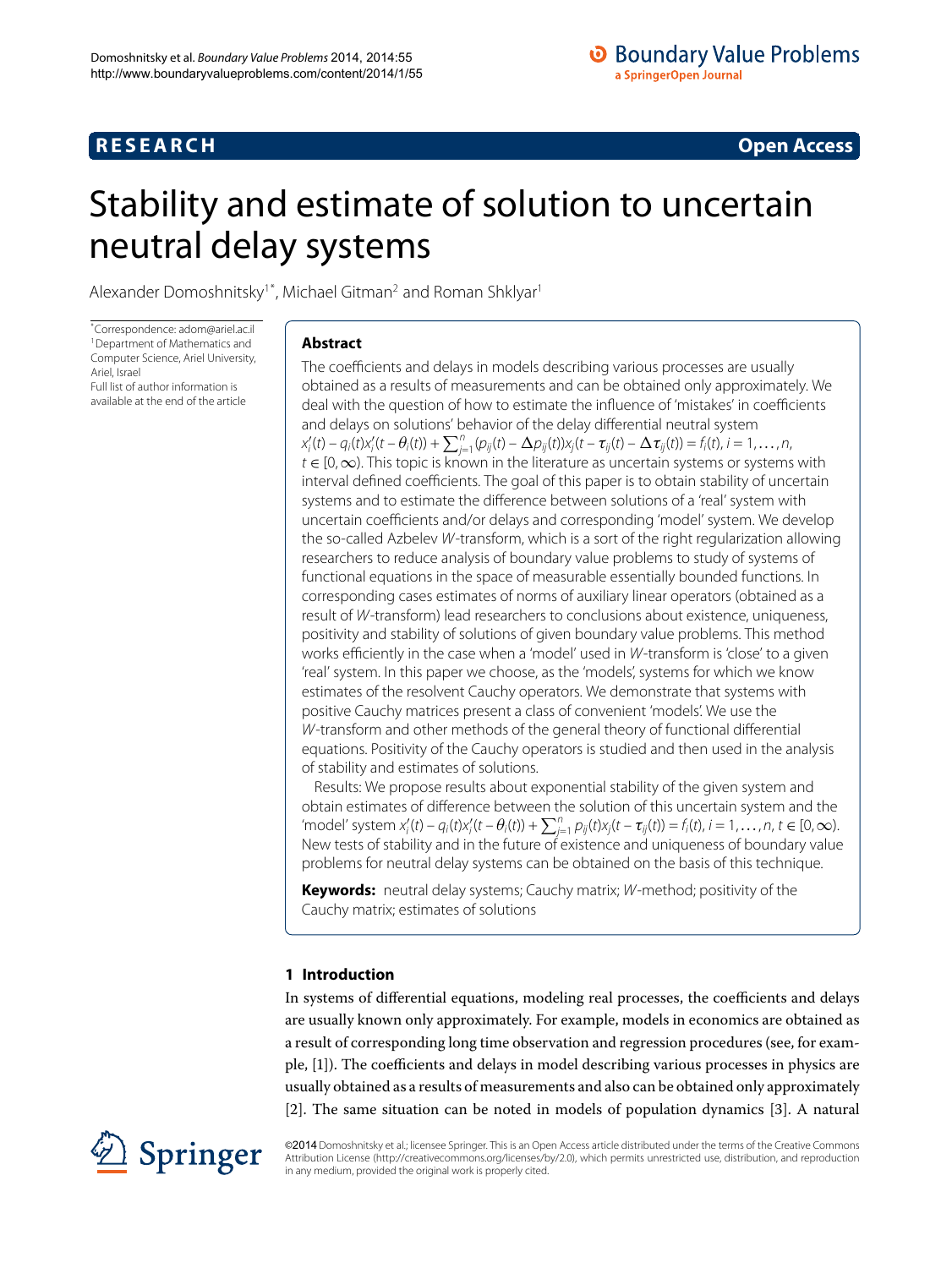question is to estimate the influence of 'mistakes' in coefficients and delays on solutions' behavior of delay differential systems. This topic is known in the literature as uncertain systems or systems with interval defined coefficients.

Important applications present the main reason of attention of many authors to the topic. Systems with uncertain coefficients were considered in the papers  $[4-22]$ .

Stability of systems with uncertain coefficients was studied in the papers  $[6-8, 11-14,$  $[6-8, 11-14,$  $[6-8, 11-14,$ 16[–](#page-12-9)18, 23[\]](#page-12-11). Stabilization of uncertain systems with unknown delay was studied in  $[4, 19, 10]$ 22[\]](#page-12-16). Stability of systems with uncertain delay is studied in [12[,](#page-12-15) 15, 20, 21]. Stability of neutral uncertain systems was considered in  $[10, 16, 17]$ . The basic technique of these publications is the use of Lyapunov-Krasovskii functionals.

Consider the system of the neutral functional differential equations

<span id="page-1-1"></span><span id="page-1-0"></span>
$$
x'_{i}(t) - (S_{i}x'_{i})(t) + \sum_{j=1}^{n} (p_{ij}(t) - \Delta p_{ij}(t))x_{j}(t - \tau_{ij}(t) - \Delta \tau_{ij}(t)) = f_{i}(t),
$$
  
\n
$$
i = 1,..., n, t \in [0, \infty),
$$
\n(1)

with uncertain coefficients  $p_{ij}(t)$  and delays  $\tau_{ij}(t)$  and the model system

$$
x'_{i}(t) - (S_{i}x'_{i})(t) + \sum_{j=1}^{n} p_{ij}(t)x_{j}(t - \tau_{ij}(t)) = f_{i}(t), \quad i = 1, ..., n, t \in [0, \infty),
$$
\n(2)

where

$$
x_i(\xi) = 0
$$
,  $i = 1, ..., n, \xi < 0$ .

We assume here that  $p_{ij}$ ,  $\Delta p_{ij}$ ,  $f_i \in L_{\infty}$ , where  $L_{\infty}$  is the space of essentially bounded functions on [0, +∞],  $\tau_{ij}$  and  $\Delta \tau_{ij}$  : [0, +∞]  $\rightarrow$  [0, +∞] are measurable essentially bounded functions,  $i, j = 1, \ldots, n$ . Concerning the operators  $S_i$  we assume that  $S_i : L_\infty \to L_\infty$  are linear continuous Volterra operators and the spectral radius  $\rho(S_i)$  of the operator  $S_i$  is less than 1 for  $i = 1, \ldots, n$ . Our main purpose is to obtain conditions on the smallness of  $\Delta p_{ij}(t)$ and  $\Delta \tau_{ij}(t)$  $\Delta \tau_{ij}(t)$  $\Delta \tau_{ij}(t)$  such that the exponential stability of (2) is inherited by (1). Our second aim is to estimate the modulus of the difference of solutions to systems (1[\)](#page-1-1) and [\(](#page-1-0)2).

The studies of neutral functional differential equations have their own history. Equations in the form

<span id="page-1-2"></span>
$$
(x(t) - q(t)x(g(t)))' + \sum_{i=1}^{m} b_i(t)x(h_i(t)) = f(t), \quad t \in [0, \infty),
$$
\n(3)

were considered in the well-known books  $[3, 24, 25]$  $[3, 24, 25]$  $[3, 24, 25]$  $[3, 24, 25]$  $[3, 24, 25]$  (see also the bibliography therein), where existence and uniqueness of solutions and especially stability and oscillation results for these equations were obtained. There exist problems in applications whose models can be written in the form [2[\]](#page-12-1)

$$
x'(t) - q(t)x'(g(t)) + \sum_{i=1}^{m} b_i(t)x(h_i(t)) = f(t), \quad t \in [0, \infty).
$$
 (4)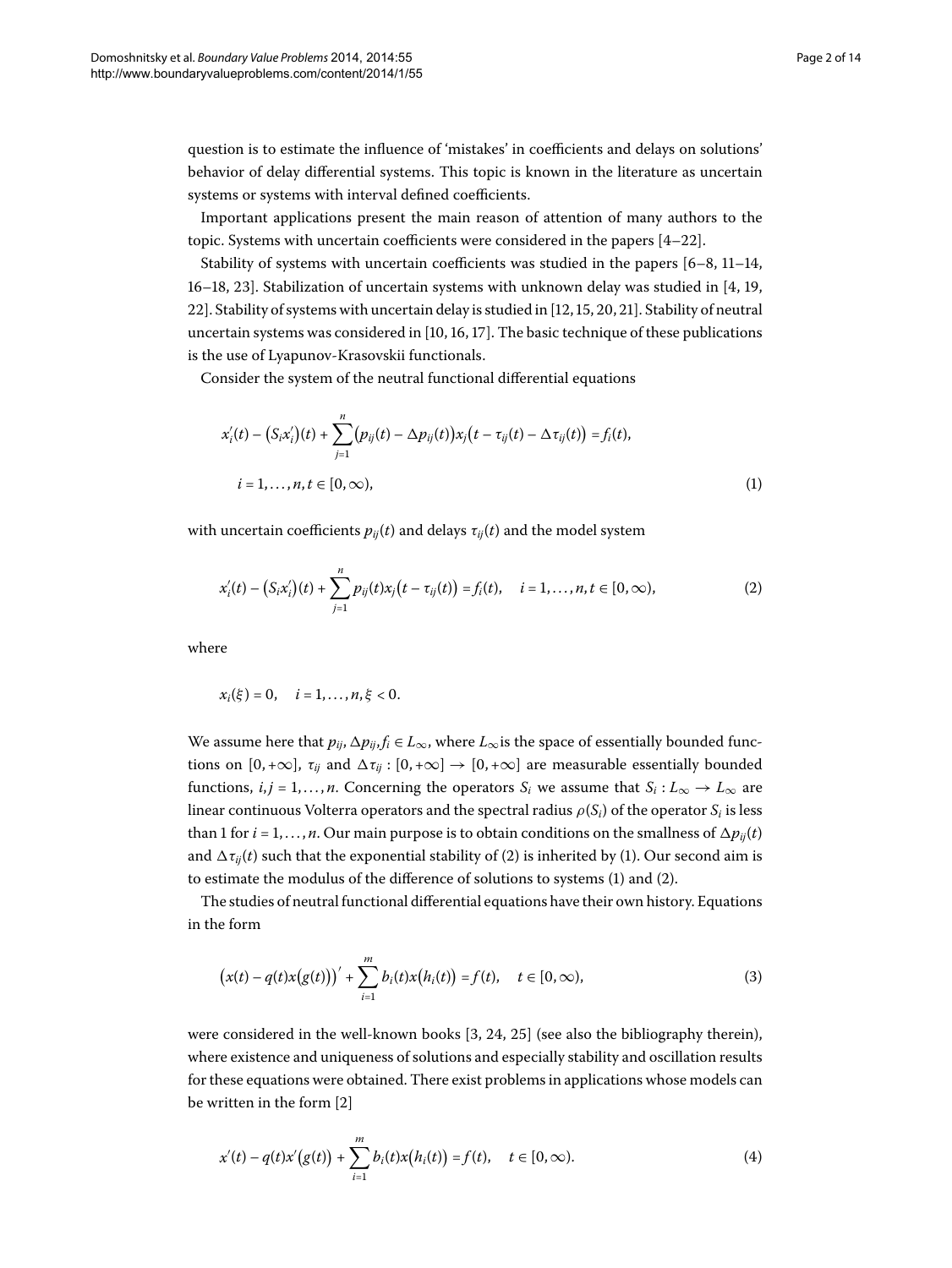This equation is a particular case of  $(1)$  $(1)$ .

Let us note here that the operator  $S_i: L_\infty \to L_\infty$  in (1) can be, for example, of the following forms:

<span id="page-2-1"></span><span id="page-2-0"></span>
$$
(S_i y)(t) = q_i(t)y(g_i(t)), \quad \text{where } g_i(t) \le t, t \in [0, \infty),
$$
  

$$
y(\xi) = 0, \quad \text{for } \xi < 0
$$
 (5)

or

$$
(S_i y)(t) = \int_0^t k_i(t, s) y(s) ds, \quad t \in [0, +\infty),
$$
 (6)

where  $q_i(t)$  are essentially bounded measurable functions,  $\tau_i(t)$  are measurable functions for  $j = 1, \ldots, m$ , and  $k_i(t, s)$  are summable with respect to *s* and measurable essentially bounded with respect to  $t$  for  $i = 1, ..., n$ . All linear combinations of the operators (5[\)](#page-2-0) and (6) and their superpositions are also allowed.

The study of the neutral functional differential equations is essentially based on the questions of the action and estimates of the spectral radii of the operators in the spaces of discontinuous functions, for example, in the spaces of summable or essentially bounded functions. The operator  $(5)$  is a key object in this topic. Properties of this operator were studied, for example, in  $[26, 27]$  $[26, 27]$ . In order to achieve the action of the operator (5[\)](#page-2-0) in the space of essentially bounded functions  $L_{\infty}$ , we have to assume that mes{*t* :  $g_i(t) = c$ } = 0 for every constant *c*. Let us suppose everywhere below that this condition is fulfilled. It is known that the spectral radius of the integral operator  $(6)$  $(6)$ , considered on every finite interval  $t \in [0, \omega]$  $t \in [0, \omega]$  $t \in [0, \omega]$ , is equal to 0 (see, for example, [1]) and the inequality

$$
\sup_{t\geq 0}\int_0^t \left|k_i(t,s)\right|ds<1,\quad t\in [0,\infty), i=1,\ldots,n,
$$

implies that the spectral radii of the integral operators  $S_i$  defined on the semiaxis are less than 1. Concerning the operator  $(5)$  $(5)$ , we can note that the inequality

$$
\underset{t\geq 0}{\operatorname{esssup}}\left|q_i(t)\right|<1,\quad t\in[0,\infty), i=1,\ldots,n,
$$

is a sufficient condition that the spectral radii  $\rho(S_i)$  of the operators  $S_i$  is less than 1. Below we assume that this inequality is fulfilled.

Various results on existence and uniqueness of solutions to boundary value problems for  $(4)$  $(4)$  and its stability were obtained in [1[\]](#page-12-0), where also the basic results about the representation of solutions were presented. Note also in this connection the papers  $[28-31]$  $[28-31]$ , where results on nonoscillation and positivity of Green's functions for neutral functional differential equations were obtained.

The goal of this paper is to obtain stability of uncertain systems and to estimate the difference between solutions of a 'real' system with uncertain coefficients and/or delays and corresponding 'model' system with fixed coefficients and delays. Instead of the traditional Lyapunov functionals technique, we propose an approach based on the idea of Azbelev's *W*-transform presented in the book [1[\]](#page-12-0). This transform is a corresponding right regularization allowing researchers to reduce the analysis of boundary value problems to the study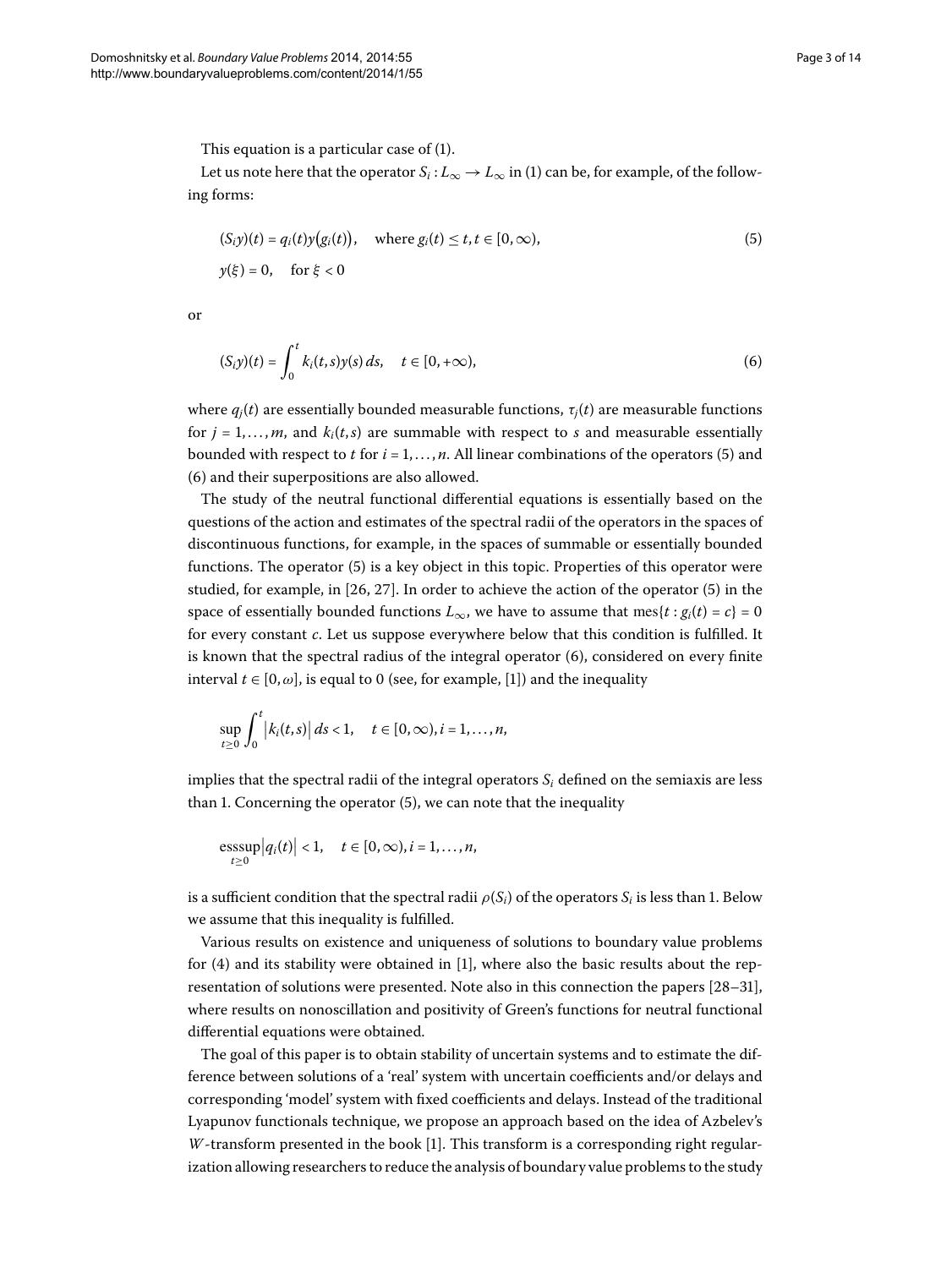of systems of functional equations in the space of measurable essentially bounded functions. In corresponding cases estimates of norms of auxiliary linear operators (obtained as a result of *W*-transform) lead researchers to conclusions about existence, uniqueness, positivity and stability of solutions of given boundary value problems. This method works efficiently in the case when a 'model' used in *W*-transform is 'close' to a given 'real' uncertain system. In this paper we choose as a 'model', system for which we know solutions or estimates of the resolvent (Green's) operators. In this paper we demonstrate that systems with positive Cauchy operators [\[](#page-12-25)32, 33[\]](#page-12-26) represent a class of very convenient 'models'.

<span id="page-3-4"></span>It should be noted that, although results are below formulated for the systems with neutral terms in the form  $(5)$  $(5)$ [,](#page-12-27) we can, using the approach of the papers  $[30, 31]$ , obtain corresponding results with linear combinations and superpositions of the operators defined by  $(5)$  $(5)$  and  $(6)$ .

## **2 Stability and estimation of solution of neutral systems with uncertain coefficients**

Consider two systems

<span id="page-3-2"></span><span id="page-3-0"></span>
$$
x'_{i}(t) - q_{i}(t)x'_{i}(g_{i}(t)) + \sum_{j=1}^{n} (p_{ij}(t) - \Delta p_{ij}(t))x_{j}(t - \tau_{ij}(t)) = f_{i}(t), \quad t \in [0, \infty),
$$
 (7)

$$
x'_{i}(t) - q_{i}(t)x'_{i}(g_{i}(t)) + \sum_{j=1}^{n} p_{ij}(t)x_{j}(t - \tau_{ij}(t)) = z_{i}(t), \quad t \in [0, \infty),
$$
\n(8)

where

<span id="page-3-1"></span>
$$
x_i(\xi) = x'_i(\xi) = 0, \quad i = 1, ..., n, \xi < 0.
$$

Here  $p_{ij}$ ,  $\Delta p_{ij}$ ,  $f_i \in L_{\infty}$ , and  $L_{\infty}$  is the space of essentially bounded functions on [0,  $\infty$ ].  $\tau_{ii}$ :  $[0,\infty] \rightarrow [0,\infty]$  are measurable essentially bounded functions for  $i, j = 1, ..., n$ .

It is known  $[1]$  $[1]$  that the general solution of  $(8)$  $(8)$  has the representation

$$
x_i(t) = \int_0^t \sum_{j=1}^n W_{ij}(t,s) z_j(s) \, ds + \sum_{j=1}^n W_{ij}^0(t,0) x_j(0), \quad i = 1,\ldots,n,\tag{9}
$$

where  $W(t,s) = \{W_{ij}(t,s)\}_{i,j=1}^n$  $W(t,s) = \{W_{ij}(t,s)\}_{i,j=1}^n$  $W(t,s) = \{W_{ij}(t,s)\}_{i,j=1}^n$  is the Cauchy matrix of system (8) and  $W^0(t,0) = \{W_{ij}^0(t,0)\}$ is the fundamental matrix of system (8[\)](#page-3-0) satisfying the condition  $W^0(0, 0) = I$ .

Substituting representation  $(9)$  $(9)$  $(9)$  into  $(7)$ , we get

<span id="page-3-3"></span>
$$
z_i(t) - \sum_{j=1}^n \Delta p_{ij}(t)\sigma(t-\tau_{ij}(t),0) \int_0^{t-\tau_{ij}(t)} \sum_{k=1}^n W_{jk}(t-\tau_{ij}(t),s) z_k(s) ds
$$
  
= 
$$
\sum_{j=1}^n \Delta p_{ij}(t)\sigma(t-\tau_{ij}(t),0) \sum_{k=1}^n W_{jk}^0(t-\tau_{ij}(t),0) x_k(0) + f_i(t),
$$
 (10)

where  $\sigma(t,s) = \begin{cases} 1, & t \geq s, \\ 0, & t < s \end{cases}$  and  $W_{jk}(\xi, s) = 0$  if  $\xi < s$ . We can write  $(10)$  $(10)$  in the vector form

$$
z(t) = \Omega z(t) + f^*(t),\tag{11}
$$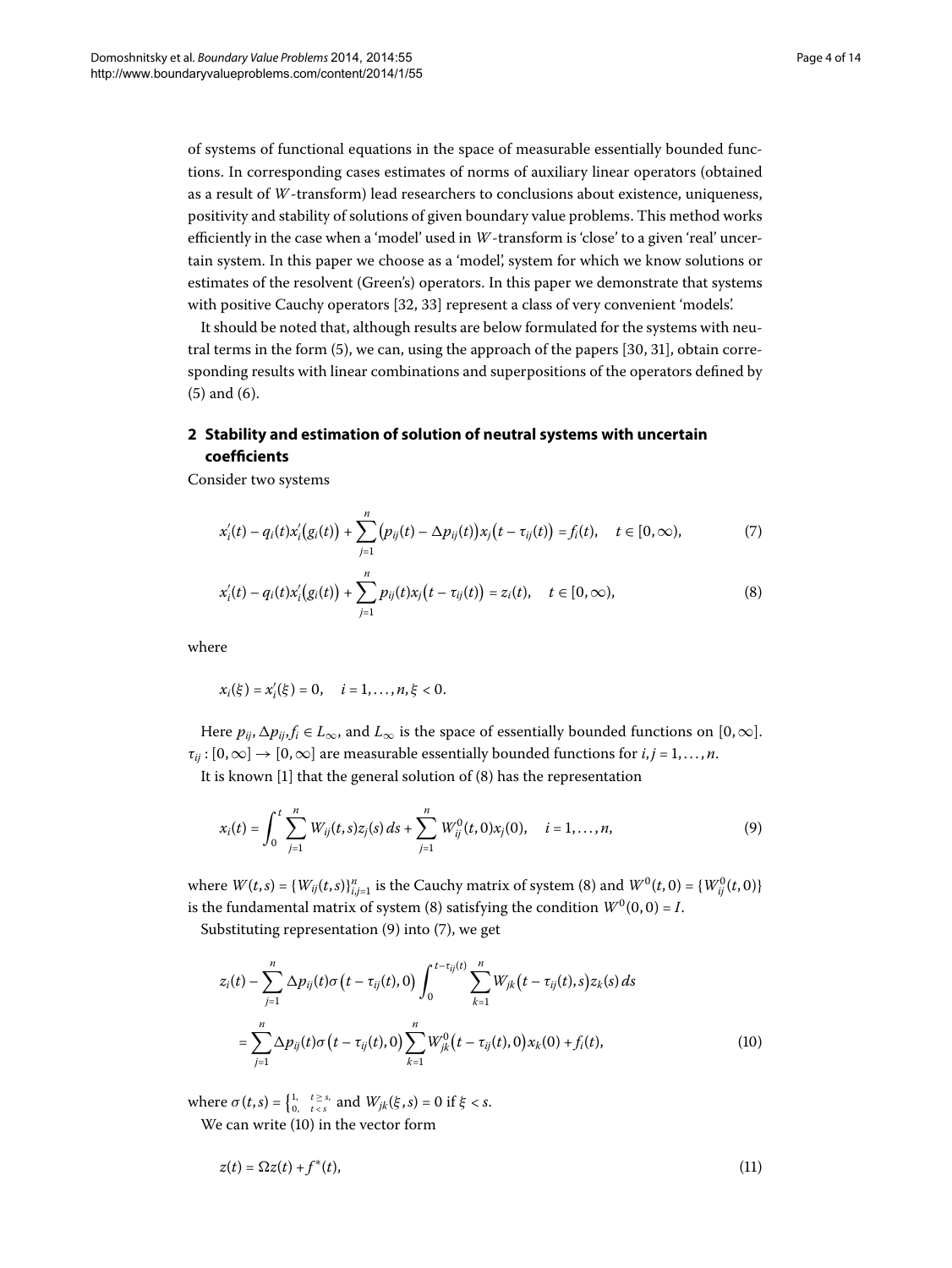where the operator  $\Omega: L^n_\infty \to L^n_\infty$  ( $L^n_\infty$  is the space of *n* vector-functions with measurable essentially bounded components) is defined as follows:

<span id="page-4-3"></span>
$$
\Omega z(t) = \left\{ \sum_{j=1}^{n} \Delta p_{ij}(t) \sigma(t - \tau_{ij}(t), 0) \int_{0}^{t - \tau_{ij}(t)} \sum_{k=1}^{n} W_{jk}(t - \tau_{ij}(t), s) z_{j}(s) ds \right\}_{i=1}^{n},
$$
(12)

and

$$
f^*(t) = \left\{ f_i(t) + \sum_{j=1}^n \Delta p_{ij}(t) \sigma\left(t - \tau_{ij}(t), 0\right) \sum_{k=1}^n W_{jk}^0\left(t - \tau_{ij}(t), 0\right) x_k(0) \right\}_{i=1}^n.
$$

Estimating the norm of the operator  $\Omega: L^n_{\infty} \to L^n_{\infty}$ , we see that

<span id="page-4-0"></span>
$$
\|\Omega\| \le \max_{1 \le i \le n} \operatorname{esssup}_{t \ge 0} \sum_{j=1}^n |\Delta p_{ij}(t)| \operatorname{esssup}_{t \ge 0} \int_0^t \sum_{k=1}^n |W_{jk}(t,s)| ds. \tag{13}
$$

Estimates of  $\operatorname{esssup}_{t\geq 0}\int_0^t |W_{ij}(t,s)|\,ds$  is the key problem in our approach. Now describe the cases in which the Cauchy matrix  $W(t, s)$  and the fundamental matrix  $W^0(t, 0)$  of sys-tem (8[\)](#page-3-0) can be estimated.

<span id="page-4-1"></span>Let us prove several assertions for the neutral system

<span id="page-4-2"></span>
$$
x'_{i}(t) - q_{i}(t)x'(g_{i}(t)) + \sum_{j=1}^{n} p_{ij}(t)x_{j}(t - \tau_{ij}(t)) = f_{i}(t), \quad t \in [0, \infty), i = 1, ..., n,
$$
\n
$$
x_{i}(\xi) = x'_{i}(\xi) = 0, \quad i = 1, ..., n, \xi < 0.
$$
\n(14)

**Theorem 1** Let  $p_{ii} \geq 0$ ,  $q_i \geq 0$ ,

$$
\int_{h_i(t)}^t p_{ii}(s) \, ds \le \frac{1}{e} \ln \frac{e}{1 + \gamma_i(t) q_i(t)}, \quad t \in [0, \infty), \tag{15}
$$

*where*

$$
h_i(t) = \min\bigl\{t - \tau_{ii}(t), g_i(t)\bigr\},\tag{16}
$$

$$
\gamma_i(t) = \begin{cases} \frac{p_{ii}(g_i(t))}{p_{ii}(t)} & \text{if } g_i(t) \ge 0, \\ 0 & \text{if } g_i(t) < 0, \end{cases} \tag{17}
$$

 $p_{ij}$   $\leq$  0,  $i$   $\neq$   $j$ ,  $i$ , $j$  = 1,...,n, then all elements  $W_{ij}(t,s)$  of the Cauchy matrix and all elements  $W_{ij}^{0}(t,0)$  of the fundamental matrix of system (14) are nonnegative.

*Proof* According to the result of [31[\]](#page-12-24), the conditions of Theorem 1 imply the positivity of the Cauchy functions and fundamental solutions of the diagonal equations

$$
x'_{i}(t) - q_{i}(t)x'_{i}(g_{i}(t)) + p_{ii}(t)x_{i}(t - \tau_{ii}(t)) = f_{i}(t), \quad t \in [0, \infty), i = 1, ..., n.
$$
 (18)

Let us consider the system of diagonal equations denoting by  $X(t,s) = \{X_{ij}(t,s)\}_{i,j=1}^n$  its Cauchy and  $X^0(t, 0) = \{X^0_{ij}(t, 0)\}_{i,j=1}^n$  fundamental matrices, respectively. These matrices are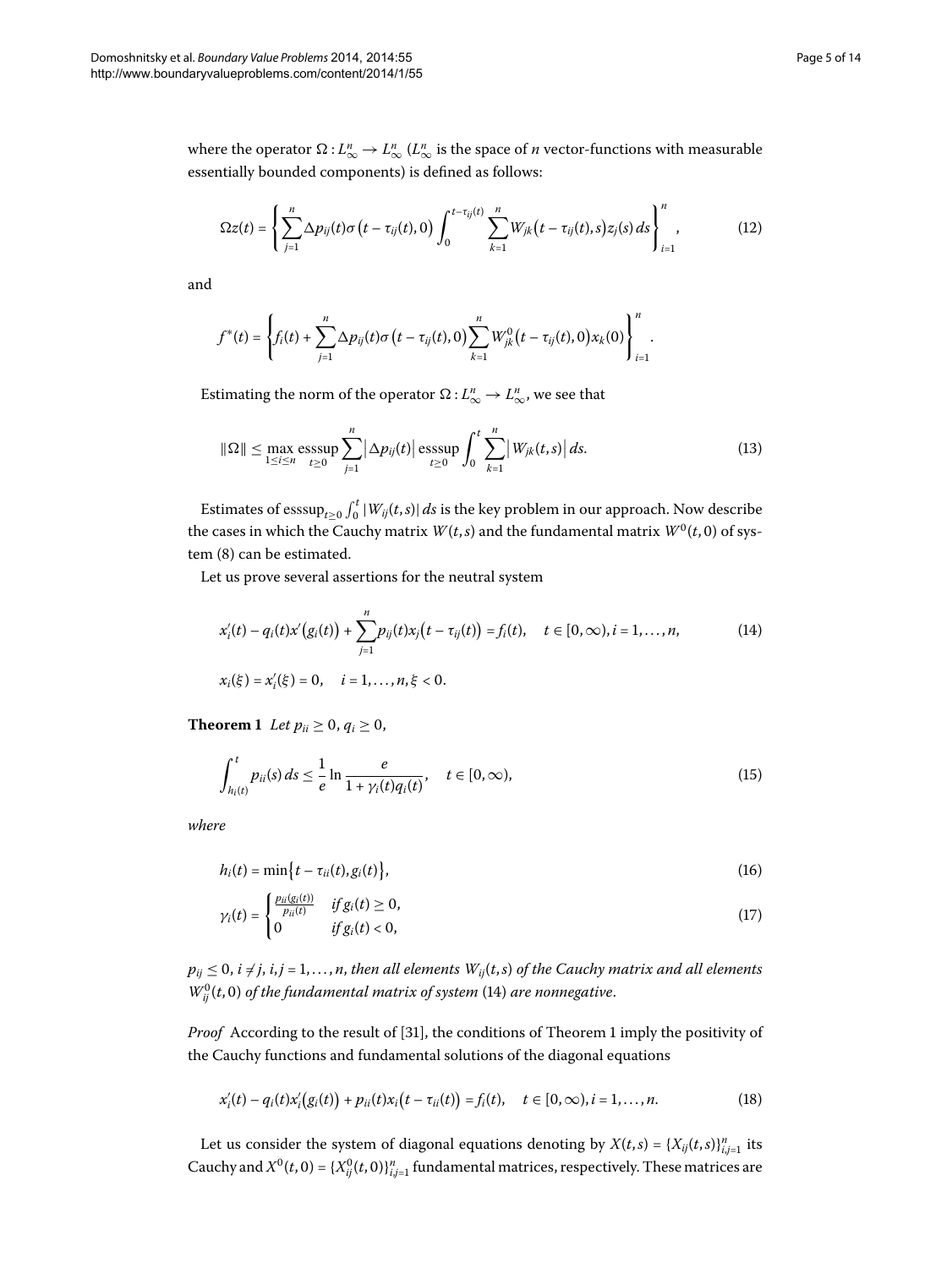<span id="page-5-3"></span><span id="page-5-0"></span>
$$
x_i(t) = -\int_0^t X_{ii}(t,s) \sum_{j=1, j \neq i}^n p_{ij}(s)x_j(s - \tau_{ij}(s)) ds
$$
  
+ 
$$
\int_0^t X_{ii}(t,s)f_i(s) ds + X_{ii}^0(t,0)x_i(0), \quad t \in [0,\infty), i = 1,...,n,x_i(\xi) = 0, \quad i = 1,...,n, \xi < 0,
$$
 (19)

which is equivalent to system (14[\)](#page-4-0). On every finite interval  $[0, \omega]$  the spectral radius of the integral operator

$$
(Kx)(t) = -\left\{ \int_0^t X_{ii}(t,s) \sum_{j=1, j \neq i}^n p_{ij}(s) x_j(s - \tau_{ij}(s)) ds \right\}_{i,j=1}^n, \quad t \in [0, \omega],
$$
 (20)

where

$$
x_i(\xi) = 0, \quad i = 1, ..., n, \xi < 0,
$$

is 0. Denoting

$$
\phi(t) = \int_0^t X_{ii}(t,s)f_i(s) \, ds + X_{ii}^0(t,0)x_i(0), \quad t \in [0,\infty), i = 1,\ldots,n,\tag{21}
$$

we can write [\(](#page-5-0)19) as  $x(t) = ((I - K)^{-1}\phi)(t) = \phi(t) + (K\phi)(t) + (K^2\phi)(t) + \cdots$  and consequently every component of solution vector  $x(t) = \text{col}\{x_1(t), \ldots, x_n(t)\}$  are nonnegative for nonnegative vectors  $f = \text{col}\{f_1, \ldots, f_n\}$  and  $x(0) = \text{col}\{x_1(0), \ldots, x_n(0)\}$ . As  $\omega$  tends to infinity we complete the proof of Theorem 1[.](#page-4-1)  $\Box$ 

**Definition 1** The Cauchy matrix  $W(t,s)$  $W(t,s)$  $W(t,s)$  of system (14) and its fundamental matrix  $W^0(t,s)$  satisfies the exponential estimates, if there exist real numbers  $N, \alpha > 0$  such that  $|W_{ij}(t,s)| \leq Ne^{-\alpha(t-s)}$  and  $|W_{ij}^0(t,0)| \leq Ne^{-\alpha t}$  for  $0 \leq s \leq t < \infty$ ,  $i, j = 1, ..., n$ .

**Theorem**  *Let the conditions of Theorem be fulfilled for system* [\(](#page-4-0)) *and there exist*  $y_{ij}\geq 0$  for  $i,j$  =  $1,\ldots,n,$  such that  $\sum_{j=1}^n y_{ij}>0,$  and the system of inequalities

<span id="page-5-2"></span><span id="page-5-1"></span>
$$
\sum_{k=1}^{n} p_{ik}(t) y_{kj} \ge \delta_{ij}, \quad t \in [0, \infty), i = 1, \dots, n,
$$
\n(22)

*where*  $\delta_{ij} = \begin{cases} 1, & i = j, \ 0, & i \neq j, \end{cases}$  *be satisfied.* 

*Then the Cauchy matrix W*[\(](#page-4-0)*t,s*) *of system* (14) *and its fundamental matrix W*<sup>0</sup>(*t,0*) *satisfy the exponential estimates and the integral estimate*

$$
\int_0^t W_{ij}(t,s) ds \leq y_{ij} \quad \text{for } i,j=1,\ldots,n. \tag{23}
$$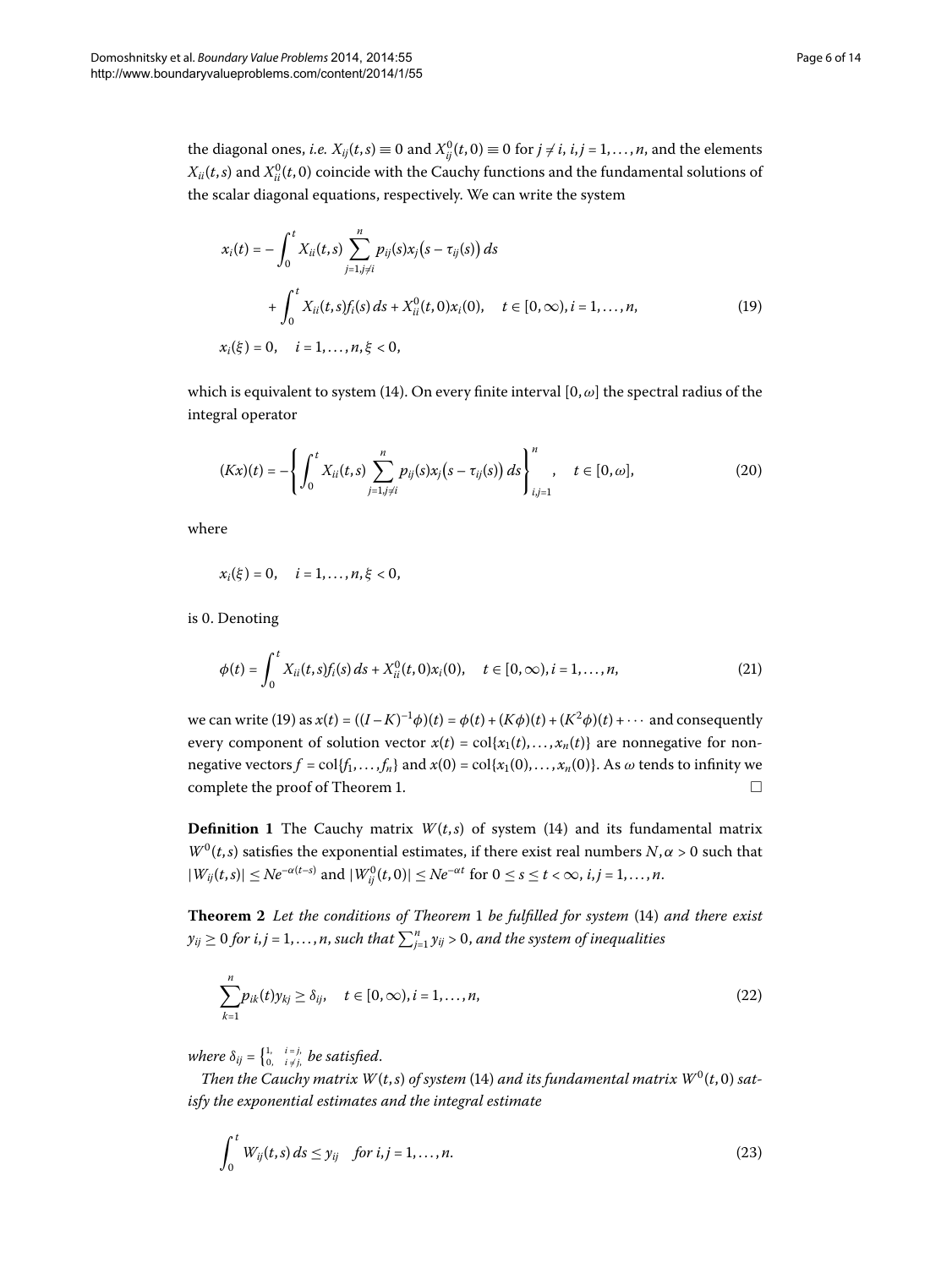*Proof* Let us extend the coefficients and delays in system  $(14)$  on the interval  $[-H, 0)$ , where  $H = \max_{i,j=1,\dots,n} \text{esssup}_{t\geq 0} \tau_{ij}(t)$  as follows:  $p_{ii}(t) = \text{esssup}_{t\geq 0} p_{ii}(t)$ ,  $p_{ij}(t) \equiv 0$  for  $i \neq j$ ,  $\tau_{ij}(t) \equiv 0$  $0, q_i(t) \equiv 0$  $0, q_i(t) \equiv 0$  $0, q_i(t) \equiv 0$  for  $i, j = 1, \ldots, n, t \in [-H, 0)$ , and consider system (14) on  $[-H, \infty)$ , calling it the extent system. The constant vector-function  $Y_j(t) \equiv \{y_{ij}\}_{i=1}^n$  satisfies the inequality  $x'_i(t)$  –  $q_i(t)x'(g_i(t)) + \sum_{j=1}^n p_{ij}(t)x_j(t-\tau_{ij}(t)) \geq \delta_{ij}, t\in[-H,\infty),$   $i=1,\ldots,n.$  All entries of the Cauchy matrix of the extent system are nonnegative according to Theorem 1. The Cauchy matrices of system (14) and the extent system coincide in  $0 \le s \le t < \infty$ . Using nonnegativity of all entries of the Cauchy matrix  $W(t, s)$  $W(t, s)$  of system (14) we get the inequalities  $\int_{-H}^{t} W_{ij}(t, s) ds \leq$ *y<sub>ij</sub>* for *i*, *j* = 1,..., *n*, *t* ∈ [-*H*, ∞[\)](#page-5-1) that implies inequalities (23). For every bounded right hand side, the solution of system (14[\)](#page-4-0) is bounded. From this the exponential estimates of entries of the Cauchy matrix  $W(t, s)$  and the fundamental matrix  $W^0(t, s)$  follow (see [1[\]](#page-12-0), Paragraph 5.3).  $\Box$ 

<span id="page-6-0"></span>Analogously we can obtain the following assertion.

**Theorem 3** Let the conditions of Theorem 1 be fulfilled for system [\(](#page-4-0)14), let there exist a *vector*  $\gamma$  = col{ $\gamma$ <sub>1</sub>,..., $\gamma$ <sub>*n*</sub>} *such that*  $\gamma$ <sup>*i*</sup> > 0 *for i* = 1,..., *n*, *and* 

$$
\sum_{k=1}^{n} p_{ij}(t)\gamma_j \ge 1, \quad t \in [0, \infty), i = 1, ..., n.
$$
 (24)

<span id="page-6-2"></span>*Then the Cauchy matrix*  $W(t,s)$  *of system* (14) *and its fundamental matrix*  $W^0(t,0)$  *satisfy the exponential estimates and the integral estimate*

$$
\int_0^t \sum_{j=1}^n W_{ij}(t,s) \, ds \le \gamma_i \quad \text{for } i = 1, \dots, n. \tag{25}
$$

**Theorem 4** Let all coefficients  $p_{ij}$  be constants and the conditions of Theorem 1 be fulfilled *for system* (14[\)](#page-4-0). Then the Cauchy matrix  $W(t, s)$  of system (14) and its fundamental matrix  $W^0(t,0)$  *satisfy the exponential estimates if and only if all components of the solution vector γ* = col{*γ*,..., *γn*} *of the algebraic system*

<span id="page-6-1"></span>
$$
\sum_{k=1}^{n} p_{ij} \gamma_j = 1, \quad i = 1, ..., n,
$$
\n(26)

*are positive*.

*Proof* Sufficiency follows from Theorem 3[.](#page-6-0) To prove necessity we extend the coefficients and delays in system [\(](#page-4-0)14) on the interval  $[-H, 0)$ , where  $H = \max_{i,j=1,\dots,n} \text{esssup}_{t>0} \tau_{ij}(t)$  such that  $\tau_{ij}(t) \equiv 0$ ,  $q_i(t) \equiv 0$ ,  $p_{ij}(t) = p_{ij}$ ,  $f_i(t) \equiv 1$  for  $t \in [-H, 0)$ ,  $i, j = 1, ..., n$ . The constant vector-function  $\gamma = \text{col}\{\gamma_1, \dots, \gamma_n\}$  is now the solution of the system

$$
x'_{i}(t) - q_{i}(t)x'_{i}(g_{i}(t)) + \sum_{j=1}^{n} p_{ij}x_{j}(t - \tau_{ij}(t)) = 1, \quad t \in [-H, \infty), \tag{27}
$$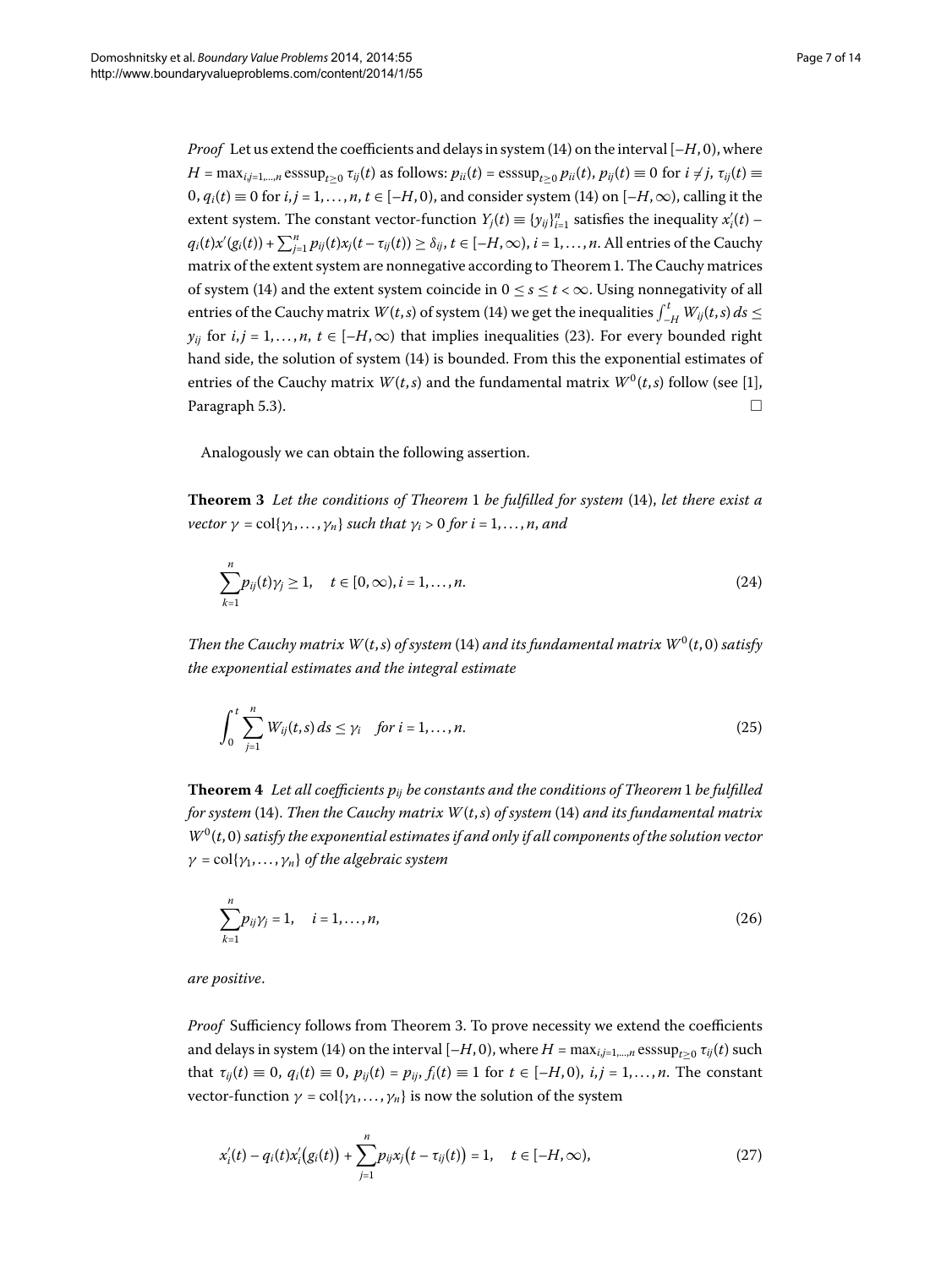satisfying the condition  $x_i(-H) = \gamma_i$ ,  $i = 1, ..., n$ . Using the formula of the solution's repre-sentation [\(](#page-3-1)see (9)) on  $[-H, \infty)$ , we obtain

$$
\gamma_i = \int_{-H}^t \sum_{j=1}^n W_{ij}(t,s) \, ds + \sum_{j=1}^n W_{ij}^0(t,-H) \gamma_j, \quad i=1,\ldots,n. \tag{28}
$$

All elements  $W_{ij}(t,s)$  $W_{ij}(t,s)$  of the Cauchy matrix of system (27) are nonnegative. From the fact that  $W_{ij}^0(t,0)$  satisfies the exponential estimate we obtain  $\gamma_i > 0$  for  $i = 1, \ldots, n$ .  $\Box$ 

**Remark 1** Under the conditions of Theorem 4[,](#page-6-2) the equalities

<span id="page-7-3"></span>
$$
\lim_{t\to\infty}\int_0^t\sum_{j=1}^n W_{ij}(t,s)\,ds=\gamma_i\quad\text{ for }i=1,\ldots,n,\tag{29}
$$

<span id="page-7-0"></span>
$$
\lim_{t \to \infty} \int_0^t W_{ij}(t, s) \, ds = y_{ij} \quad \text{for } i, j = 1, \dots, n,
$$
\n(30)

are true.

**Theorem 5** Let  $q_i \geq 0$ , the inequality [\(](#page-4-2)15) be fulfilled and let there exist a vector  $\gamma =$ col{*γ*,..., *γn*} *with all positive components such that*

<span id="page-7-1"></span>
$$
p_{ii}(t)\gamma_i - \sum_{j=1, i \neq j}^{n} |p_{ij}(t)|\gamma_j \ge 1, \quad t \in [0, \infty), i = 1, ..., n.
$$
 (31)

*Then the Cauchy matrix W*(*t*,*s*) *of system* (14) *and its fundamental matrix W*<sup>0</sup>(*t*, 0) *satisfy the exponential estimates and the integral estimates*

<span id="page-7-2"></span>
$$
\int_0^t \sum_{j=1}^n \left| W_{ij}(t,s) \right| ds \leq \gamma_i \quad \text{for } i = 1,\dots,n,
$$
\n(32)

$$
\int_0^t \left| W_{ij}(t,s) \right| ds \leq y_{ij} \quad \text{for } i,j = 1,\ldots,n,
$$
\n(33)

*where the constants*  $\gamma_i$  *and*  $y_{ij}$  *are defined by inequalities* [\(](#page-7-0)31[\)](#page-5-2) *and* (22) (*where there are*  $|p_{ik}(t)|$  *instead of*  $p_{ik}(t)$ *, respectively.* 

*Proof* Consider the system

$$
x'_{i}(t) - q_{i}(t)x'_{i}(g_{i}(t)) + p_{ii}(t)x_{i}(t - \tau_{ii}(t)) - \sum_{j=1, i \neq j}^{n} |p_{ij}(t)|x_{j}(t - \tau_{ij}(t)) = f_{i}(t),
$$
  
\n
$$
t \in [0, \infty),
$$
\n(34)

where

$$
x_i(\xi) = x'_i(\xi) = 0, \quad i = 1, ..., n, \xi < 0.
$$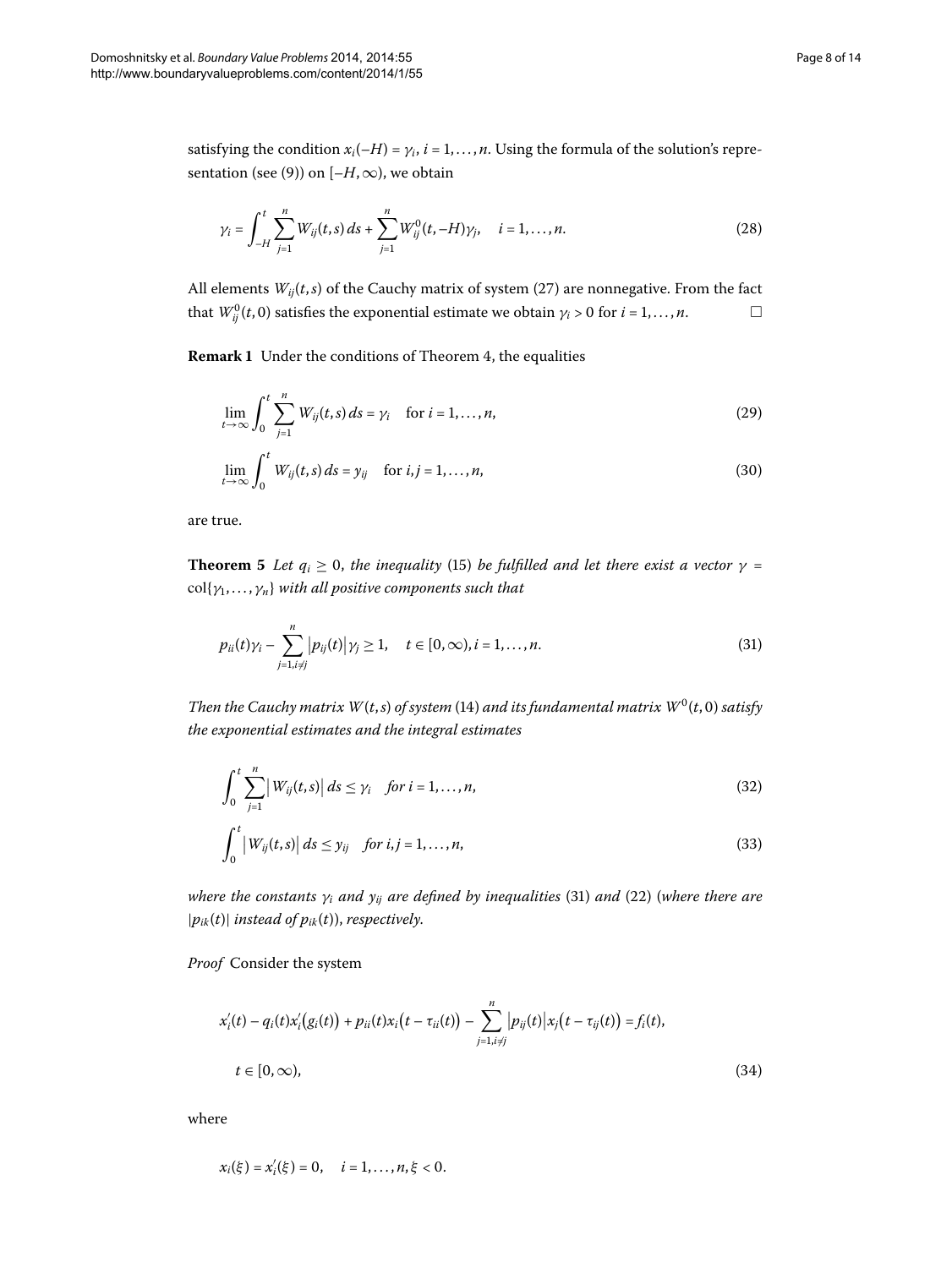We can write the equivalent integral system

$$
x_i(t) = \int_0^t X_{ii}(t,s) \sum_{j=1, j \neq i}^n |p_{ij}(s)| (s) x_j(s - \tau_{ij}(s)) ds
$$
  
+ 
$$
\int_0^t X_{ii}(t,s) f_i(s) ds + X_{ii}^0(t,0) x_i(0), \quad t \in [0,\infty), i = 1,...,n.
$$
 (35)

The operator

$$
\left(|K|x\right)(t) = \left\{ \int_0^t X_{ii}(t,s) \sum_{j=1, j \neq i}^n |p_{ij}(s)| x_j(s - \tau_{ij}(s)) ds \right\}_{i,j=1}^n, \quad t \in [0, \infty), \tag{36}
$$

where

$$
x_i(\xi) = 0, \quad i = 1, ..., n, \xi < 0,
$$

is positive. Condition  $(31)$  $(31)$  implies according to Theorem 5.6  $[34]$  that its spectral radius  $\rho(|K|)$  < 1. According to Theorem 5.3 [34] we obtain the inequality  $\rho(K) < \rho(|K|)$  for the spectral radius of the operator *K* defined by equality (20) for  $t \in [0, \infty)$ . The exponential estimates of  $X_{ii}(t,s)$  and  $X_{ii}^0(t,0)$  imply that

$$
\varphi_i(t) \equiv \int_0^t X_{ii}(t,s) f_i(s) \, ds + X_{ii}^0(t,0) x_i(0), \quad t \in [0,\infty), i = 1,\ldots,n,
$$
\n(37)

<span id="page-8-0"></span>is bounded for every bounded right hand sides  $f(t) = \text{col}\{f_1(t), \ldots, f_n(t)\}\)$ . Comparing the operators *K* and |*K*| we see that  $-(I - |K|)^{-1} ||\varphi|| = -(I + |K| + |K^2| + \cdots) ||\varphi|| \le (I - K)^{-1} \varphi =$  $(I + K + K^2 + \cdots)\varphi \le (I + |K| + |K^2| + \cdots) \|\varphi\| = (I - |K|)^{-1} \|\varphi\|$  and consequently the solution vector  $x(t) = \text{col}\{x_1(t), \ldots, x_n(t)\}$  is bounded for every bounded  $\varphi = \text{col}\{\varphi_1(t), \ldots, \varphi_n(t)\}.$ These inequalities prove the estimates  $(32)$  $(32)$  and  $(33)$  $(33)$ . According to Theorem 3.5 [1[\]](#page-12-0), the Cauchy and fundamental matrices satisfy the exponential estimates. - $\Box$ 

**Theorem 6** Let the conditions of Theorem 5 be fulfilled and the norm of the operator  $\Omega$ , *defined by equality* [\(](#page-4-3)12), *satisfy the inequality*  $\|\Omega\| < 1$ *, then the Cauchy matrix W(t,s) of system* (14[\)](#page-4-0) and its fundamental matrix  $W^0(t, 0)$  satisfy the exponential estimates and the *difference*  $\Delta x$  of solution x of system (7[\)](#page-3-2) and  $\bar{x}$  of system [\(](#page-4-0)14) satisfies the inequality

<span id="page-8-1"></span>
$$
\|\Delta x\| \le \max_{1 \le i \le n} \frac{\|f\|}{1 - \|\Omega\|} \gamma_i, \quad i = 1, ..., n,
$$
\n(38)

*for sufficiently large t*.

In order to prove Theorem 6 we can note that in the case  $\|\Omega\| < 1$  we get  $\|z\| \leq \frac{1}{1-\|\Omega\|} \|f\|$ . A reference to  $(9)$  $(9)$  completes the proof.

**3 Stability and estimation of solution of neutral systems with uncertain delays** Consider the system

$$
x'_{i}(t) - q_{i}(t)x'_{i}(g_{i}(t)) + \sum_{j=1}^{n} p_{ij}(t)x_{j}(t - \theta_{ij}(t)) = f_{i}(t).
$$
\n(39)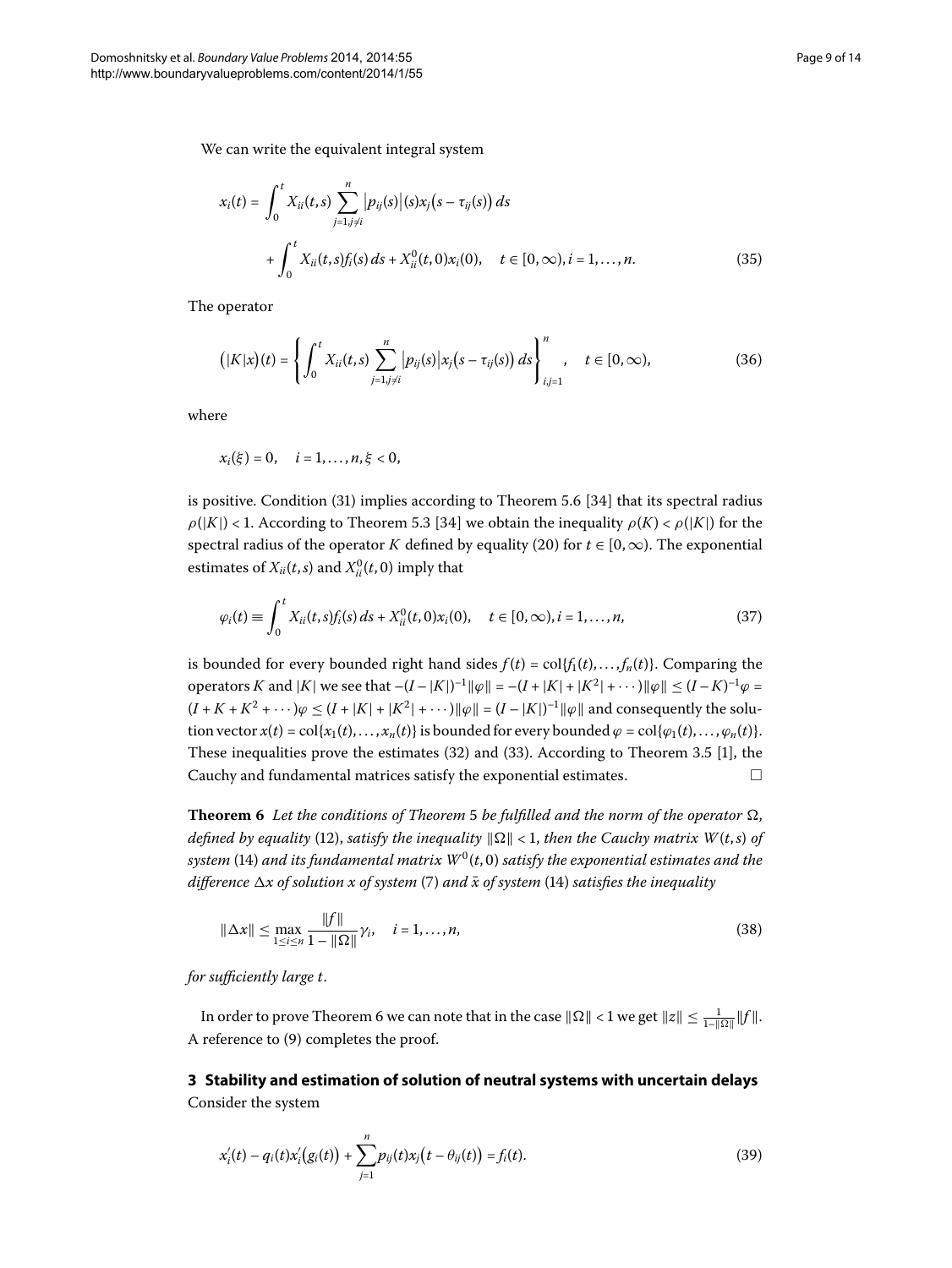Rewrite (39[\)](#page-8-1) in the form

$$
x'_{i}(t) - q_{i}(t)x'_{i}(g_{i}(t)) + \sum_{j=1}^{n} p_{ij}(t)x_{j}(t - \tau_{ij}(t)) + \sum_{j=1}^{n} p_{ij}(t)(x_{j}(t - \theta_{ij}(t)) - x_{j}(t - \tau_{ij}(t))) = f_{i}(t).
$$
\n(40)

We have

<span id="page-9-0"></span>
$$
z_i(t) + \sum_{j=1}^n p_{ij}(t) (x_j(t - \theta_{ij}(t)) - x_j(t - \tau_{ij}(t))) = f_i(t),
$$
\n(41)

where

<span id="page-9-1"></span>
$$
x'_{i}(t) - q_{i}(t)x'_{i}(g_{i}(t)) + \sum_{j=1}^{n} p_{ij}(t)x_{j}(t - \tau_{ij}(t)) = z_{i}(t).
$$
\n(42)

It is clear that the solution of  $(42)$  $(42)$  has the representation

$$
x_i(t) = \int_0^t \sum_{j=1}^n W_{ij}(t,s) z_j(s) \, ds + \sum_{j=1}^n W_{ij}^0(t,0) x_j(0), \quad i = 1,\ldots,n,\tag{43}
$$

where  $W(t,s) = \{W_{ij}(t,s)\}, i,j = 1, \ldots, n$  is the Cauchy matrix of system (42) and  $W_{ij}^0(t,0)$  is its fundamental matrix. Let us assume for simplicity that  $t - \tau_{ij}(t) \ge 0$  and  $t - \theta_{ij}(t) \ge 0$  for  $t \geq 0$ . If this is not fulfilled we can extend coefficients on the interval  $[-H, 0)$  and consider the system on  $[-H,\infty)$  as in the Section 2.

It is clear that  $x_j(t - \Theta_{ij}(t)) - x_j(t - \tau_{ij}(t)) = \int_{t - \Theta_{ij}(t)}^{t - \tau_{ij}(t)} x_j'(s) ds$  and

$$
z_i(t) + \sum_{j=1}^n p_{ij}(t) \int_{t-\Theta_{ij}(t)}^{t-\tau_{ij}(t)} x'_j(s) ds = f_i(t).
$$
 (44)

From (42) we get  $x'_i(t) = z_i(t) - \sum_{j=1}^n p_{ij}(t) x_j(t - \tau_{ij}(t))$ . Substituting this into (43), we obtain

<span id="page-9-2"></span>
$$
z_i(t) = \sum_{j=1}^n p_{ij}(t) \int_{t-\Theta_{ij}(t)}^{t-\tau_{ij}(t)} (I-S_j)^{-1} \left( \sum_{k=1}^n p_{jk}(s) x_j (s-\tau_{jk}(s)) - z_j(s) \right) ds + f_i(t), \tag{45}
$$

where the operator  $S_j$  is defined by (5), and after substituting x from (43) we get

$$
z_i(t) = \sum_{j=1}^n p_{ij}(t) \int_{t-\Theta_{ij}(t)}^{t-\tau_{ij}(t)} (I - S_j)^{-1} \left( \sum_{k=1}^n p_{jk}(s) \left( \int_0^{s-\tau_{jk}(s)} \sum_{m=1}^n W_{km}(s, \xi) z_m(\xi) d\xi + \sum_{m=1}^n W_{km}^0 (s - \tau_{km}(s), 0) x_m(0) \right) - z_j(s) \right) ds + f_i(t).
$$
 (46)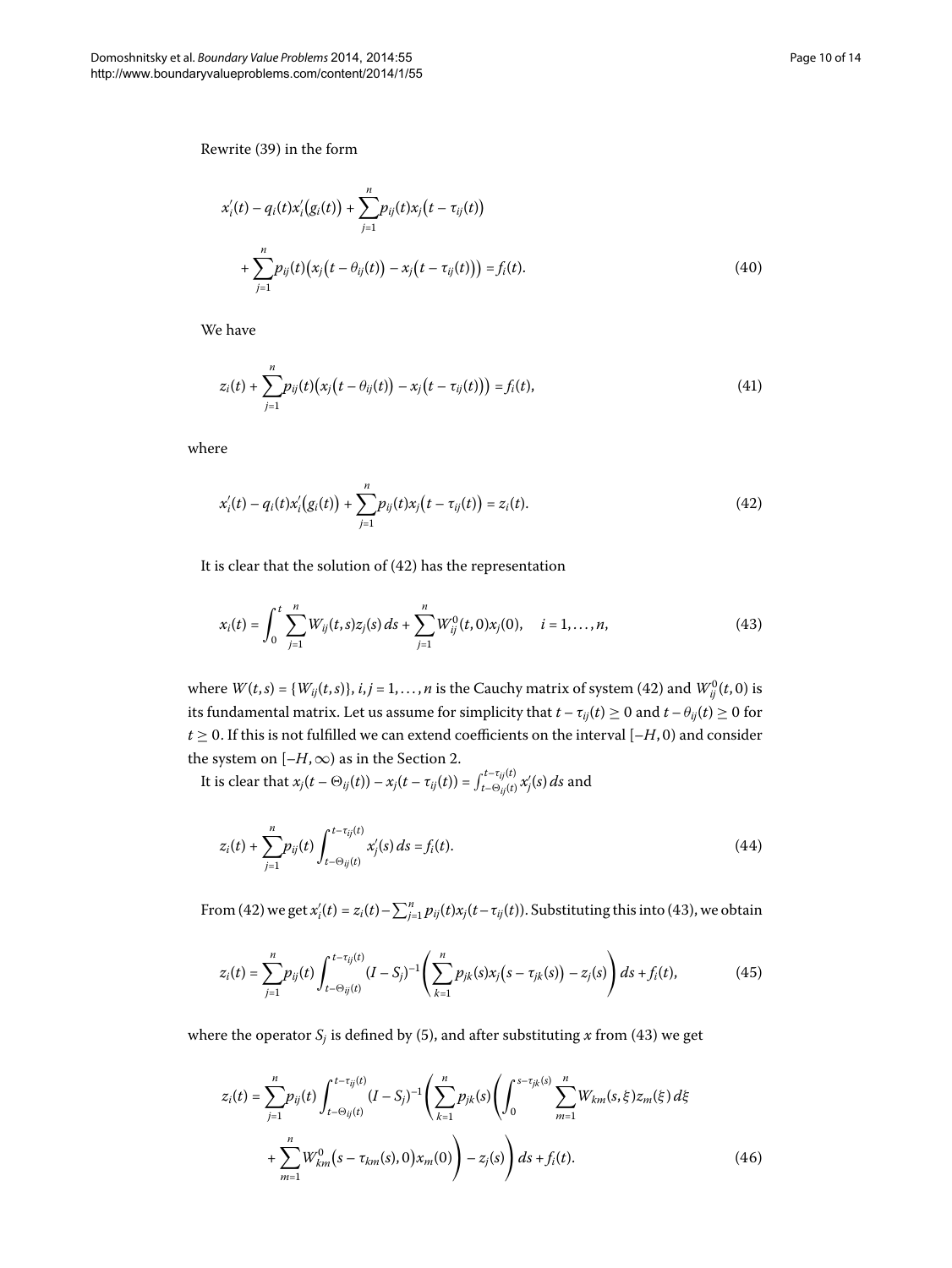$$
(\Omega_i z_i)(t) = \sum_{j=1}^n p_{ij}(t) \int_{t - \Theta_{ij}(t)}^{t - \tau_{ij}(t)} (I - S_j)^{-1}
$$
  
 
$$
\times \left( \sum_{k=1}^n p_{jk}(s) \left( \int_0^{s - \tau_{ik}(s)} \sum_{m=1}^n W_{km}(s, \xi) z_m(\xi) d\xi \right) ds - z_j(s) \right) ds.
$$
 (47)

We can write  $(46)$  $(46)$  in the vector form

$$
z(t) = \Omega z(t) + f(t). \tag{48}
$$

It is clear that

$$
\|\Omega\| \le \max_{1 \le 1 \le n} \operatorname{esssup}_{t \ge 0} \sum_{j=1}^{n} |p_{ij}(t)| \frac{1}{1 - q} \operatorname{esssup}_{t \ge 0} \left\{ \sum_{k=1}^{n} p_{jk}(t) \gamma_k + 1 \right\}
$$
  
×  $\operatorname{esssup}_{t \ge 0} |\theta_{ij}(t) - \tau_{ij}(t)|,$  (49)

where  $q = \max_{1 \le i \le n} \text{esssup}_{t > 0} q_i(t)$  and the components  $\gamma_i$  of the vector  $\gamma = \text{col}\{\gamma_1, \dots, \gamma_n\}$ satisfies the system of inequalities (31[\)](#page-7-0).

**Theorem** 7 Let the conditions of Theorem 5 be fulfilled and  $\|\Omega\| < 1$ , then the Cauchy *matrix*  $W(t, s)$  $W(t, s)$  *of system* (39) *and its fundamental matrix*  $W^0(t, 0)$  *satisfy the exponential estimates and the difference*  $\Delta x$  of solution x of system [\(](#page-4-0)39) and  $\bar{x}$  of system (14) satisfies the *estimate*

<span id="page-10-1"></span>
$$
\|\Delta x\| \le \max_{1 \le i \le n} \frac{\|f\|}{1 - \|\Omega\|} \gamma_i, \quad i = 1, ..., n,
$$
\n(50)

*for sufficiently large t*.

## **4 Stability and estimation of solution of neutral systems with uncertain coefficients and delays**

Consider the system

<span id="page-10-0"></span>
$$
x'_{i}(t) - q_{i}(t)x'(g_{i}(t)) + \sum_{j=1}^{n} (p_{ij}(t) - \Delta p_{ij}(t))x_{j}(t - \theta_{ij}(t)) = f_{i}(t)
$$
\n(51)

and the auxiliary system

$$
x'_{i}(t) - q_{i}(t)x'(g_{i}(t)) + \sum_{j=1}^{n} p_{ij}(t)x_{j}(t - \tau_{ij}(t)) = z_{i}(t).
$$
\n(52)

The solution of  $(52)$  has the representation

$$
x_i(t) = \int_0^t \sum_{j=1}^n W_{ij}(t,s) z_j(s) \, ds + \sum_{j=1}^n W_{ij}^0(t,0) x_j(0), \quad i = 1,\ldots,n. \tag{53}
$$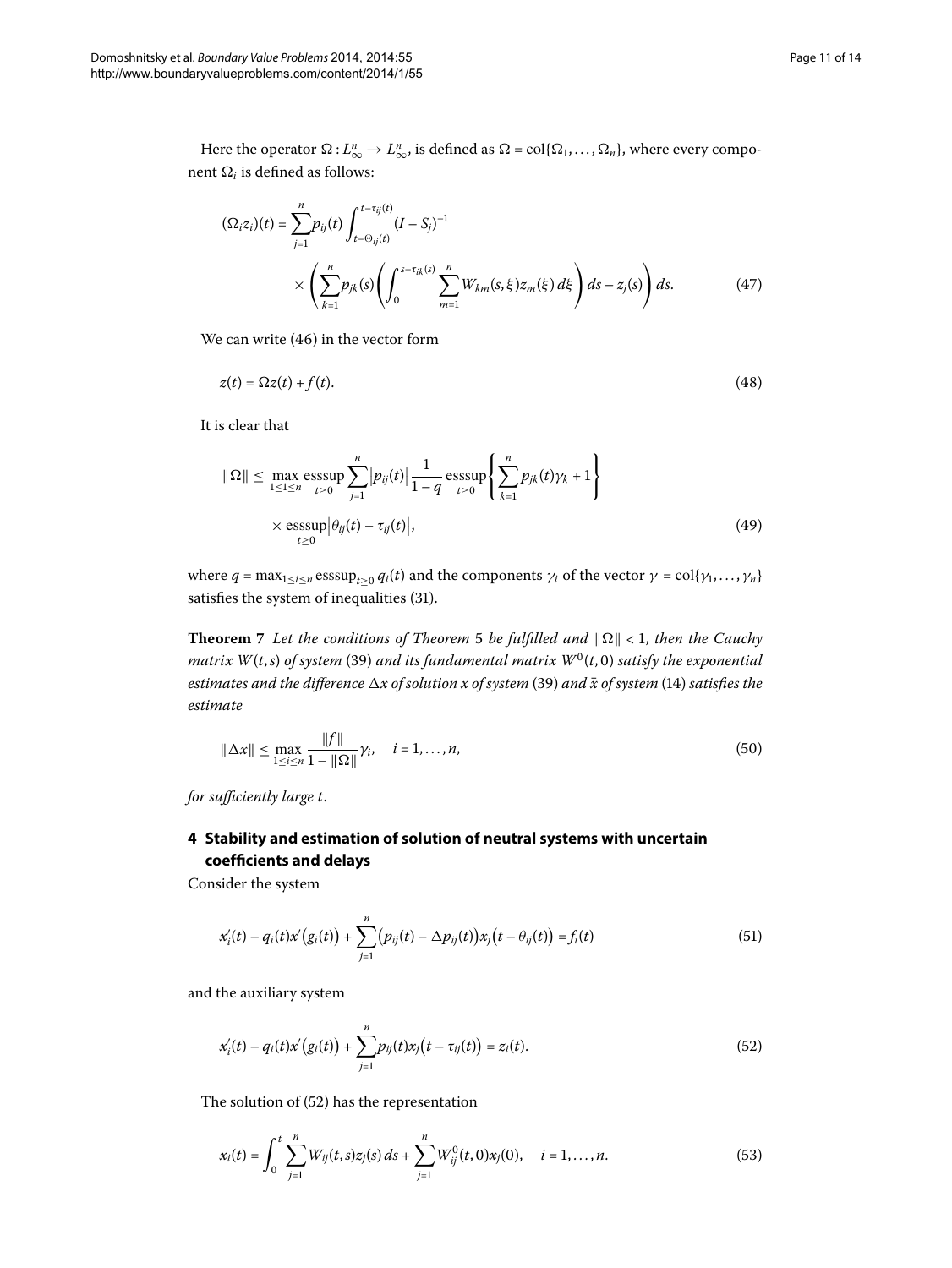Rewrite (51[\)](#page-10-1) in the form

$$
x'_{i}(t) - q_{i}(t)x'(g_{i}(t)) + \sum_{j=1}^{n} (p_{ij}(t) - \Delta p_{ij}(t))x_{j}(t - \tau_{ij}(t))
$$
  
-
$$
\sum_{j=1}^{n} (p_{ij}(t) - \Delta p_{ij}(t))x_{j}(t - \tau_{ij}(t)) + \sum_{j=1}^{n} (p_{ij}(t) - \Delta p_{ij}(t))x_{j}(t - \theta_{ij}(t)) = f_{i}(t).
$$
 (54)

Using the technique of two previous sections, we obtain the system of the following form:

$$
z(t) = \Omega z(t) + f^*(t),
$$

where  $f(t) - f^*(t) \to 0$  when  $t \to \infty$ , and estimating the norm of the corresponding operator  $\Omega$ , we get

$$
\|\Omega\| \le \max_{1 \le i \le n} \left\{ \operatorname*{esssup}_{t \ge 0} \sum_{j=1}^{n} |\Delta p_{ij}(t)| \gamma_j \right\}
$$
  
+ 
$$
\max_{1 \le i \le n} \left\{ \operatorname*{esssup}_{t \ge 0} \sum_{j=1}^{n} (|p_{ij}(t)| + |\Delta p_{ij}(t)|) \right\} \frac{1}{1 - q} \operatorname*{esssup}_{t \ge 0} |\theta_{ij}(t) - \tau_{ij}(t)|
$$
  
× 
$$
\operatorname*{esssup}_{t \ge 0} \left( \sum_{k=1}^{n} |p_{jk}(t)| \gamma_k + 1 \right), \tag{55}
$$

where  $\gamma_i$ ,  $i = 1, \ldots, n$ , are defined by inequalities [\(](#page-7-0)31).

**Theorem 8** Let the conditions of Theorem 5 be fulfilled and  $\|\Omega\| < 1$ , then the Cauchy *matrix*  $C(t,s)$  $C(t,s)$  *of system* (51) *and its fundamental matrix*  $C^0(t,0)$  *satisfy the exponential estimates and the difference*  $\Delta x$  of solution x of system [\(](#page-4-0)51) and  $\bar{x}$  of system (14) satisfies the *inequality*

<span id="page-11-1"></span>
$$
\|\Delta x\| \le \max_{1 \le i \le n} \frac{\|f\|}{1 - \|\Omega\|} \gamma_i, \quad i = 1, ..., n,
$$

<span id="page-11-0"></span>*for sufficiently large t*.

#### **Competing interests**

The authors declare that they have no competing interests.

#### **Authors' contributions**

All authors worked on this paper together and have the same rights on the content of the paper. All authors read and approved the final manuscript.

#### **Author details**

<sup>1</sup> Department of Mathematics and Computer Science, Ariel University, Ariel, Israel. <sup>2</sup> Department of Mathematical Modelling, Perm National Research Polytechnic University, Perm, Russia.

#### **Acknowledgements**

This paper was prepared as an open auxiliary theoretical result in the frame of the project 'Exploitation of a synergetic model for development of business of innovation type' on the topic No. 2013/276-C 'Development of a model of operation of innovation business as dynamic model with memory effect', supported by Perm National Research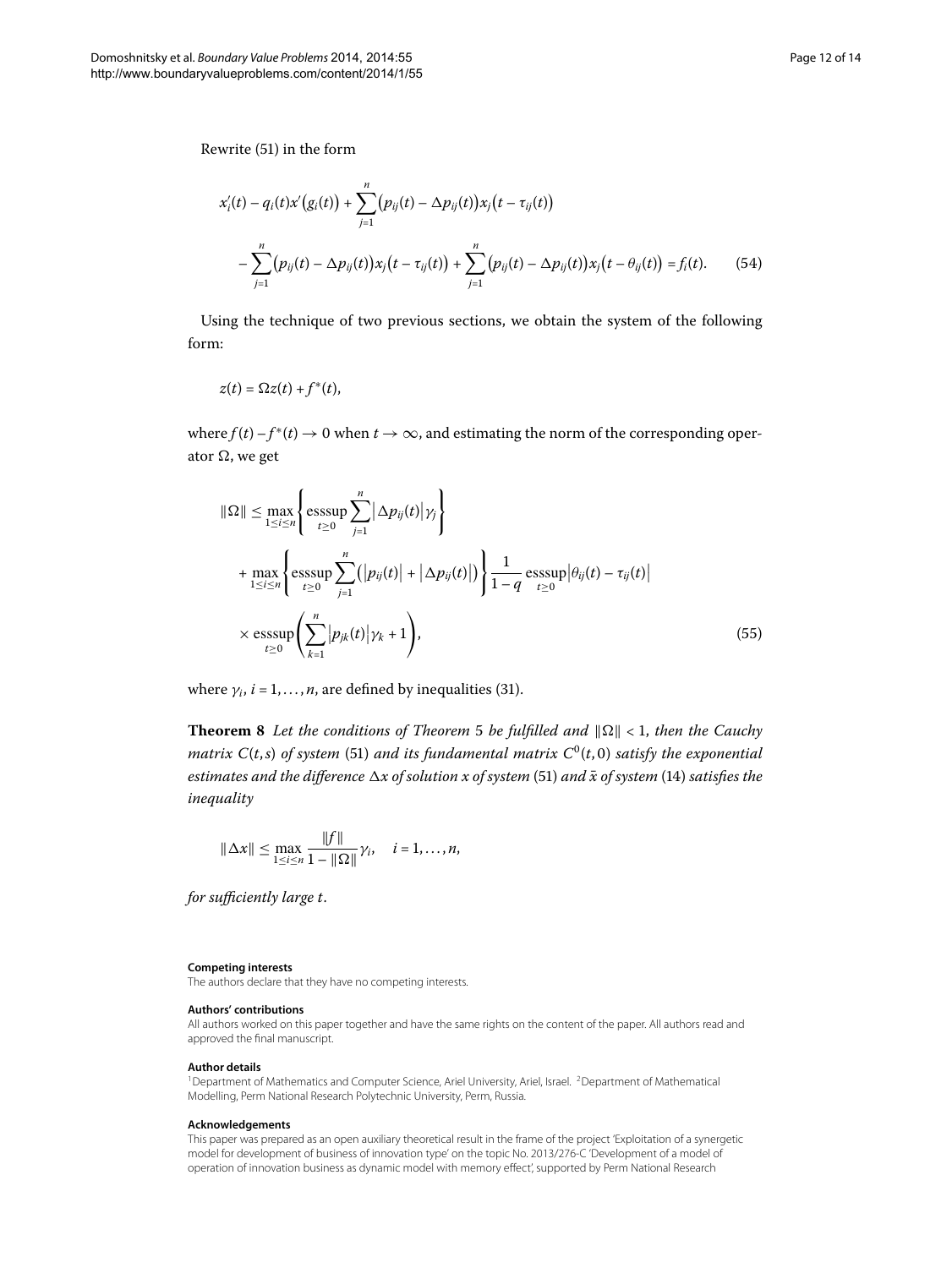<span id="page-12-2"></span><span id="page-12-1"></span><span id="page-12-0"></span>Polytechnic University with financial support of Ministry of Science and Education of Russian Federation (agreement No. 02.G25.31.0068 of 23.05.2013).

#### <span id="page-12-3"></span>Received: 16 December 2013 Accepted: 27 February 2014 Published: 12 Mar 2014

#### <span id="page-12-5"></span>**References**

- 1. Azbelev, NV, Maksimov, VP, Rakhmatullina, LF: Introduction to the Theory of Linear Functional-Differential Equations. Advanced Series in Mathematical Science and Engineering, vol. 3. World Federation Publishers Company, Atlanta (1995)
- 2. Kolmanovskii, V, Myshkis, AD: Introduction to Theory and Applications of Functional Differential Equations. Kluwer Academic, Dordrecht (1999)
- <span id="page-12-6"></span>3. Gopalsamy, K: Stability and Oscillation in Delay Differential Equations of Population Dynamics. Kluwer Academic, Dordrecht (1992)
- 4. Cao, Y, Sun, Y, Cheng, C: Delay-dependent robust stabilization of uncertain systems with multiple state delays. IEEE Trans. Autom. Control 43, 1608-1612 (1998)
- <span id="page-12-17"></span>5. Chen, XW, Liu, B: Existence and uniqueness theorem for uncertain differential equations. Fuzzy Optim. Decis. Mak. 9, 69-81 (2010)
- <span id="page-12-7"></span>6. Dong, Y, Liu, J: Exponential stabilization of uncertain nonlinear time-delay systems. Adv. Differ. Equ. 2012, Article ID 180 (2012). doi[:10.1186/1687-1847-2012-180](http://dx.doi.org/10.1186/1687-1847-2012-180)
- <span id="page-12-13"></span>7. Dong, Y, Mei, S, Wang, X: Novel stability criteria of nonlinear uncertain systems with time-varying delay. Abstr. Appl. Anal. 2011, Article ID 969674 (2011)
- 8. Dzhalladova, IA, Bastinec, J, Diblik, J, Khusainov, DY: Estimates of exponential stability for solutions of stochastic control systems with delay. Abstr. Appl. Anal. 2011, Article ID 920412 (2011)
- <span id="page-12-8"></span>9. Yao, K, Gao, JW, Gao, Y: Some stability theorems of uncertain differential equation. Fuzzy Optim. Decis. Mak. 12, 3-13 (2013)
- <span id="page-12-14"></span>10. Khusainov, D, Diblik, J, Bavstinec, J, Ryvolova, J: Interval stability of linear systems neutral type. Vyčisl. Prikl. Mat. (Kiev) 3(106), 148-160 (2011) (in Russian)
- <span id="page-12-9"></span>11. Kwon, OM, Park, JH: Exponential stability of uncertain dynamic systems including state delay. Appl. Math. Lett. 19, 901-907 (2006)
- <span id="page-12-18"></span><span id="page-12-10"></span>12. Kwon, OM, Park, JH: Exponential stability analysis for uncertain neural networks with interval time-varying delays. Appl. Math. Comput. 212, 530-541 (2009)
- 13. Phat, VN, Nam, PT: Exponential stability and stabilization of uncertain linear time-varying systems using parameter dependent Lyapunov function. Int. J. Control 80, 1333-1341 (2007)
- <span id="page-12-12"></span>14. Phat, VN, Niamsup, P: Stability analysis for a class of functional differential equations and applications. Nonlinear Anal., Theory Methods Appl. 71, 6265-6275 (2009)
- <span id="page-12-15"></span>15. Shao, H-Y: New delay-dependent stability criteria for systems with interval delay. Automatica 45, 744-749 (2009)
- 16. Shatyrko, AV, Khusainov, DY, Diblik, J, Bastinec, J, Rivolova, A: Estimates of perturbation of nonlinear indirect interval control system of neutral type. J. Autom. Inf. Sci. 43, 13-28 (2011)
- <span id="page-12-16"></span>17. Shatyrko, AV, Khusainov, DY: Absolute interval stability of indirect regulating systems of neutral type. J. Autom. Inf. Sci. 42, 43-54 (2010)
- <span id="page-12-11"></span><span id="page-12-4"></span>18. Shatyrko, AV, Khusainov, D: Interval stability investigations of different regulator systems with time delay by Lyapunov-Krasovskii functional. Bull. Taras Shevchenko Natl. Univ. Kyiv. Ser., Phys. Math. 3, 212-221 (2009) (in Ukrainian)
- <span id="page-12-20"></span><span id="page-12-19"></span>19. Sun, YJ: Global stabilizability of uncertain systems with time-varying delays via dynamic observer-based output feedback. Linear Algebra Appl. 353, 91-105 (2002)
- <span id="page-12-21"></span>20. Tian, J, Zhou, X: Improved asymptotic stability criteria for neural networks with interval time-varying delay. Expert Syst. Appl. 37, 7521-7525 (2010)
- <span id="page-12-23"></span><span id="page-12-22"></span>21. Verriest, EI, Florchinger, P: Stability of stochastic systems with uncertain time delays. Syst. Control Lett. 24, 41-47 (1995)
- 22. Yue, D: Robust stabilization of uncertain systems with unknown input delay. Automatica 40, 331-336 (2004)
- 23. Wang, TY, Xie, LH, De Souz, CE: Robust control of a class of uncertain nonlinear systems. Syst. Control Lett. 19, 139-149 (1992)
- <span id="page-12-27"></span><span id="page-12-24"></span>24. Erbe, LN, Kong, Q, Zhang, BG: Oscillation Theory for Functional Differential Equations. Dekker, New York (1995)
- 25. Gyori, I, Ladas, G: Oscillation Theory of Delay Differential Equations. Clarendon, Oxford (1991)
- <span id="page-12-25"></span>26. Drakhlin, ME: Operator of the internal superposition in the space of summable functions. Izv. Vysš. Učebn. Zaved., Mat. 5, 18-23 (1986)
- <span id="page-12-26"></span>27. Drakhlin, ME, Plyshevskaya, TK: To the theory of functional differential equations. Differ. Uravn. 14, 1347-1361 (1978)
- 28. Berezansky, L, Braverman, E: Non-oscillation properties of a linear neutral differential equations. Funct. Differ. Equ. 9(3-4), 275-288 (2002)
- <span id="page-12-28"></span>29. Berezansky, L, Braverman, E: Oscillation criteria for linear neutral differential equations. J. Math. Anal. Appl. 286, 601-617 (2003)
- 30. Domoshnitsky, A: Extension of Sturm's theorem to equations with time-lag. Differ. Uravn. 19, 1475-1482 (1983)
- 31. Gusarenko, SA, Domoshnitskii, AI: Asymptotic and oscillation properties of the first order scalar functional-differential equations. Differ. Uravn. 25, 1480-1491 (1989)
- 32. Agarwal, RP, Berezansky, L, Braverman, E, Domoshnitsky, A: Nonoscillation Theory of Functional Differential Equations with Applications. Springer, New York (2012)
- 33. Domoshnitsky, A, Sheina, MV: Nonnegativity of Cauchy matrix and stability of systems with delay. Differ. Uravn. 25, 201-208 (1989)
- 34. Krasnosel'skii, MA, Vainikko, GM, Zabreiko, PP, Rutitskii, JB, Stezenko, VJ: Approximate Methods for Solving Operator Equations. Nauka, Moscow (1969) (in Russian)